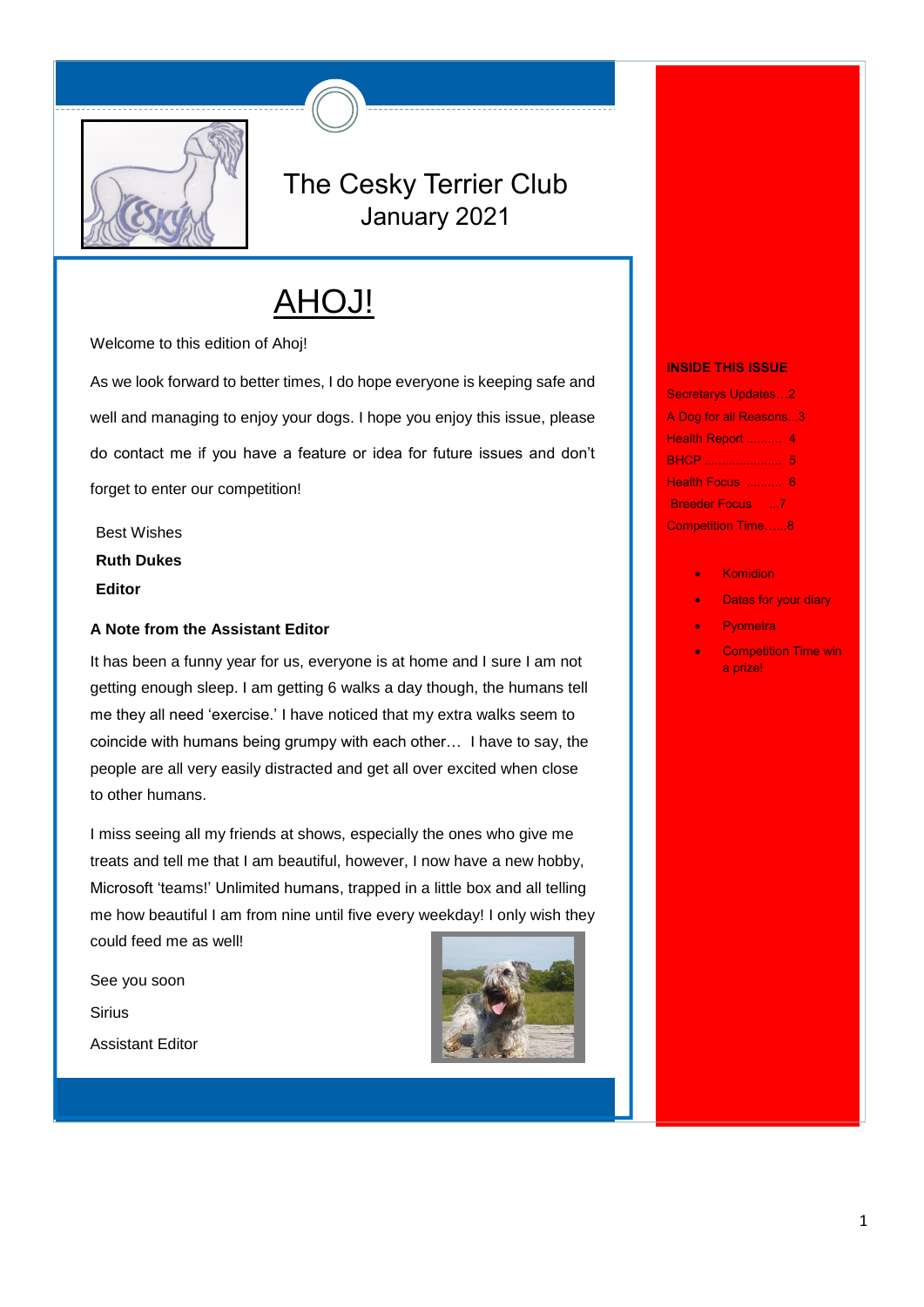# **An update from the Club Secretary**

Hello to all our members and what a year this has been! I hope you are all safe and well.

The Committee had their first ' Zoom meeting ' in November, as a result of which, I can give you some dates for your 2021 diary. Whilst the Committee is aware of the dynamic nature of the current situation, they considered it necessary to agree on dates, gain KC approval and book venues.

There will be two Championship shows in 2021, all being well.

- The first one will be the "2020" show on 10<sup>th</sup> April 2021 at Steventon Village Hall.
- The judge will be Steve Fewings who should have judged the Championship show in July 2020.
- The AGM(s) will be held before the show.

The second Championship show will be the "2021" show

- 4<sup>th</sup> September 2021 at Stoneleigh, held in conjunction with the City of Birmingham Championship show.
- The judge will be Colin Richardson

The Open show has been rescheduled for 19/6/21 19<sup>th</sup> June 2021 and will be held in conjunction with The 'Meet and Greet the Cesky Terrier' Day both will take place at Sue and Steve Fewings' home at Parson Drove, Near Wisbech. The judge is Chris Mills.

The Committee aims to represent the Cesky Terrier at both 2021 Discover Dogs days -the one in July at Crufts (15th - 18th) and in November at Excel East (20th - 21st) – if you would like to help out please contact me.

More details for all of these events will follow in due course.

Please may I remind members that the annual membership fee is due on 1/1/21

Single membership is £7

Joint membership is £10

Overseas membership is £11

Payment may be made by Direct Debit, cheque or PayPal.

Finally, on behalf of the Committee, I would like to wish you all a much improved New Year.

**Linda Burrage Secretary**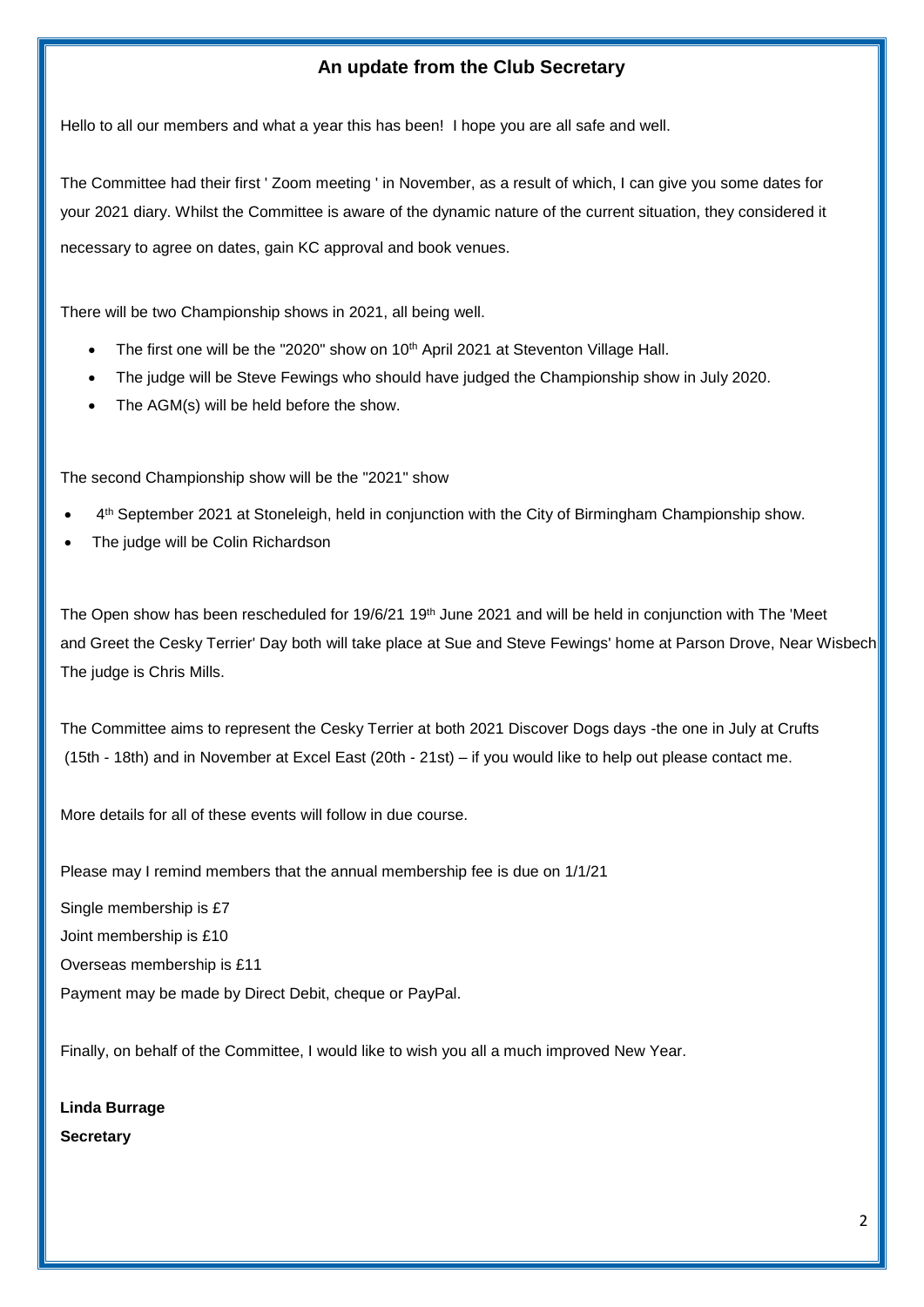#### **A Dog For All Reasons**

# **With Andrea Stubbings**



We got our first Cesky terrier in February 2002 having just lost our Sealyham very tragically at the age of six years old. We were unable to find another Sealyham terrier, and it was suggested we contacted the Cesky Club to see if there were any Ceskys' available.We were told about male who had been returned to his breeder Floracion Ver Cardo, age 11 months, so off we went from Cambridge to Southampton and home he came with us, we called him Zak. From almost the day he joined us there was no other breed for us. Zak had a huge fan club everywhere we went. He came to all the dressage shows we competed at, and was a regular at our local pub. We lost him just before his  $12<sup>th</sup>$  birthday after a long battle with cancer and

Cushing's disease. We were not sure how we could try to fill the gap he had left in our lives, but there, looking for a pet home was Colin and Lynne Richardsons puppy Talyot Inigo Jones, and into our lives came Jonesy. We had since given up our pony stud and moved to Norfolk and Jonesy was our only canine. When Jonesy was 17months we decided to try fun agility classes, a sport I had always wanted to try, this was the start of our agility journey.

Jonesy took to agility straightaway and we were soon looking to find a club that did competitive classes. It took nearly a year and during that time, Jonesy achieved his bronze, silver and gold Good Citizens awards. Eventually we were able to join a competitive club, we had lots to learn and put right but Jonesy was brilliant and at his first unaffiliated show



won all his four classes. By the end of the year, we were encouraged to try KC agility shows our class came and my legs were like jelly but Jonesy, being the star he is, went clear and that was the start of our affiliated career in agility. Over the next 3 years, we progressed from grade 1 to grade 6 gaining our 100points for the bronze agility warrant and 400 points for our silver warrant. Like Zak, Jonesy has quite a fan club, he is not the fastest but nearly always goes clear getting me out of trouble so many times and making me so proud of him!

By now, Jonesy was 6 years old and did not seem as keen on his agility. A friend said she had entered an obedience show and asked if we would we enter and go with her. I entered not realising it was a KC competition! Panic set in we had not done any obedience training for nearly 3 years, luckily we knew an obedience trainer who judged KC and we had an hour with her and she put us right on the rules. The day dawned and off we went the show was very busy but Jonesy as always helped me out and we managed two 4th places in introductory and pre-beginners. This meant no more introductory classes as we were placed pre-beginners. I decided if we were going to compete, we should have some proper training





and had some 1-2-1 lessons. A couple of months later off to our next show, I was so nervous that during in round I

managed to tread on poor Jonesy's toe, but as always he pulled it out of the bag and people were coming up to us saying what a lovely round and asking what breed was Jonesy. In total shock we had won the Pre-beginners. This qualified us for the National Obedience finals at Stoneleigh where, even though I went completely to pieces, we managed a 7<sup>th</sup> place. This meant our level was Beginners unfortunately you needed to complete a retrieve Jonesy would not even look at a dumbbell let alone retrieve it, so at the age of 6 years old Jonesy had to learn to retrieve a dumbbell. Jonesy learnt this over

the winter, and at his first show at beginners got a clear for his retrieve, and at the 3<sup>rd</sup> show of the year won both his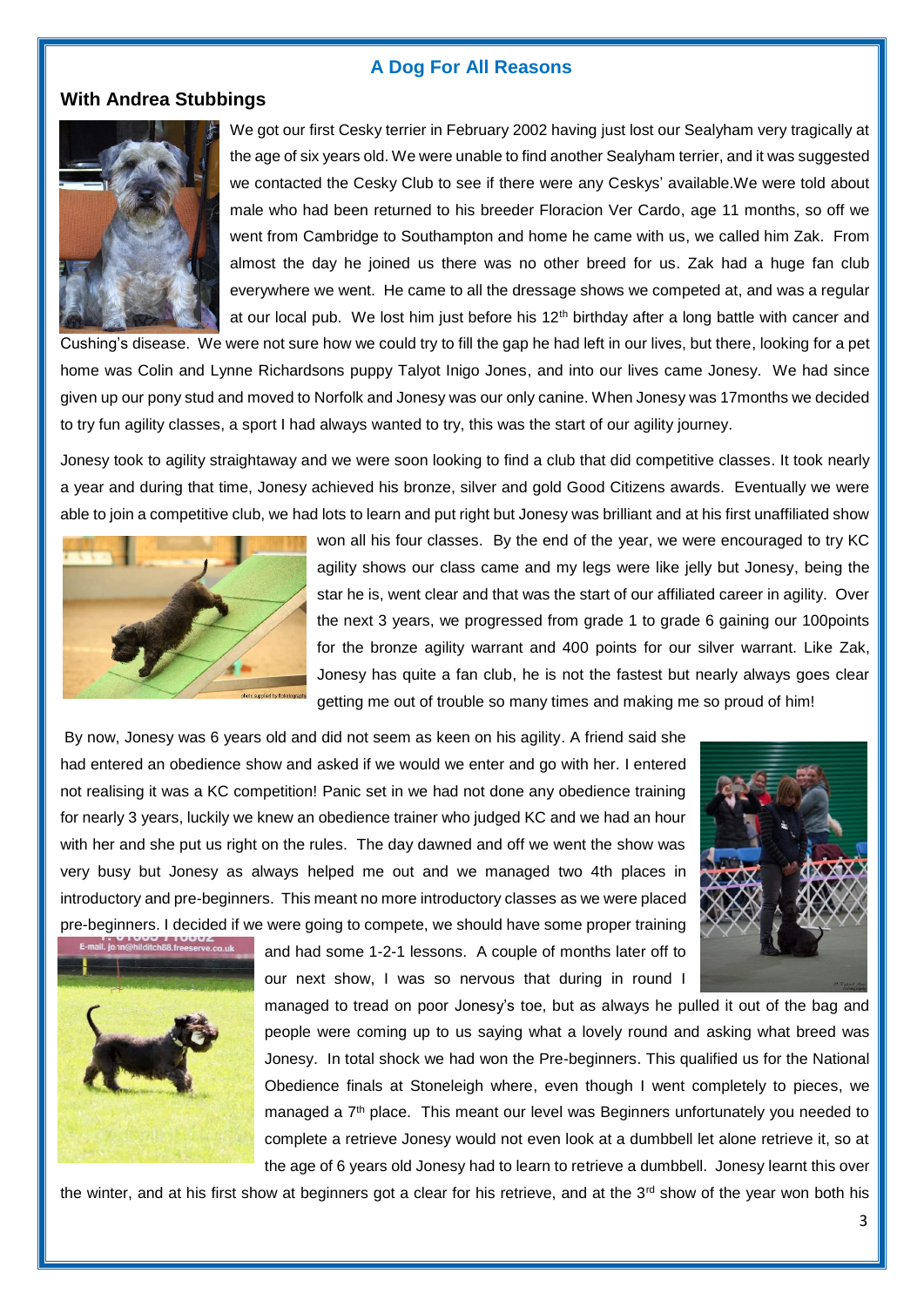Beginners classes taking us into Novice, due to Covid we have not competed since but have been working over the year he can now work his scent cloths. We will probably have a go at A classes as well when we start competing again. We are so lucky to have Jonesy join our family he has helped me meet and make many new friends along the way. We started our search for another Cesky in 2018 and in March 2019 Janski Tamadeus (Smithy,) aged 16 months, joined us from Wendy Tobijanski He is a real character and has taken to agility like a duck to water. He is a lot faster than Jonesy but clear rounds are harder to come by. He is so keen his enthusiasm can take over at times but has still managed to move up a grade in our local unaffiliated league in just a couple of shows. This year I have



been able to attend some agility workshops with Smithy given by top handlers who have said he has great skills, good drive, distance and working at a much higher level than his grade 2. Unfortunately, Covid has put a hold on competitions at the moment but as he has progressed so well with his training we cannot wait for the shows to start again. We are also doing a bit of obedience training and he is showing great promise, he is a little too enthusiastic at times but has made lots of progress.

We could not be more proud of both our boys they are a joy to have as part of our family.

# **Breed Health Coordinator**

-------------------------------------------------------------------------------------------------

# **Health Report 2020**

#### **With Wendy Tobijanski;**

Note - As we have not held the Club AGM this report has not been presented to the Cesky Club as yet.

The Breed Health Coordinator symposium was cancelled in 2020 this year, due to Coronavirus. Similarly, I have not attended any seminars as again, none were held.

I have, however, completed the Breed Health and Conservation Plan (BHCP), it involved a lot of research and was very time consuming, though it helped to keep me awake all night when I was looking after newborn puppies! I thought it might be helpful to members to understand what the BHCP involves and so I have set out below the aims and objectives of the scheme.

#### **What is a breed health and conservation plan?**

This is a project, run by The Kennel Club, which gathers all available health information and data about each specific breed and compiles it into a single document. This document is given to the breed clubs and is used as a basis to collaboratively create a strategy to tackle the health priorities of that particular breed.

#### **What is the aim of the BHCPs project?**

The breed health and conservation plans ensure that all health concerns are identified through evidence-based criteria. The plans provide breeders with useful information and resources to support them in making balanced breeding decisions that make health a priority.

#### **What sort of subjects do the BHCPs cover?**

The breed health and conservation plans take a complete view of breed health and include information about: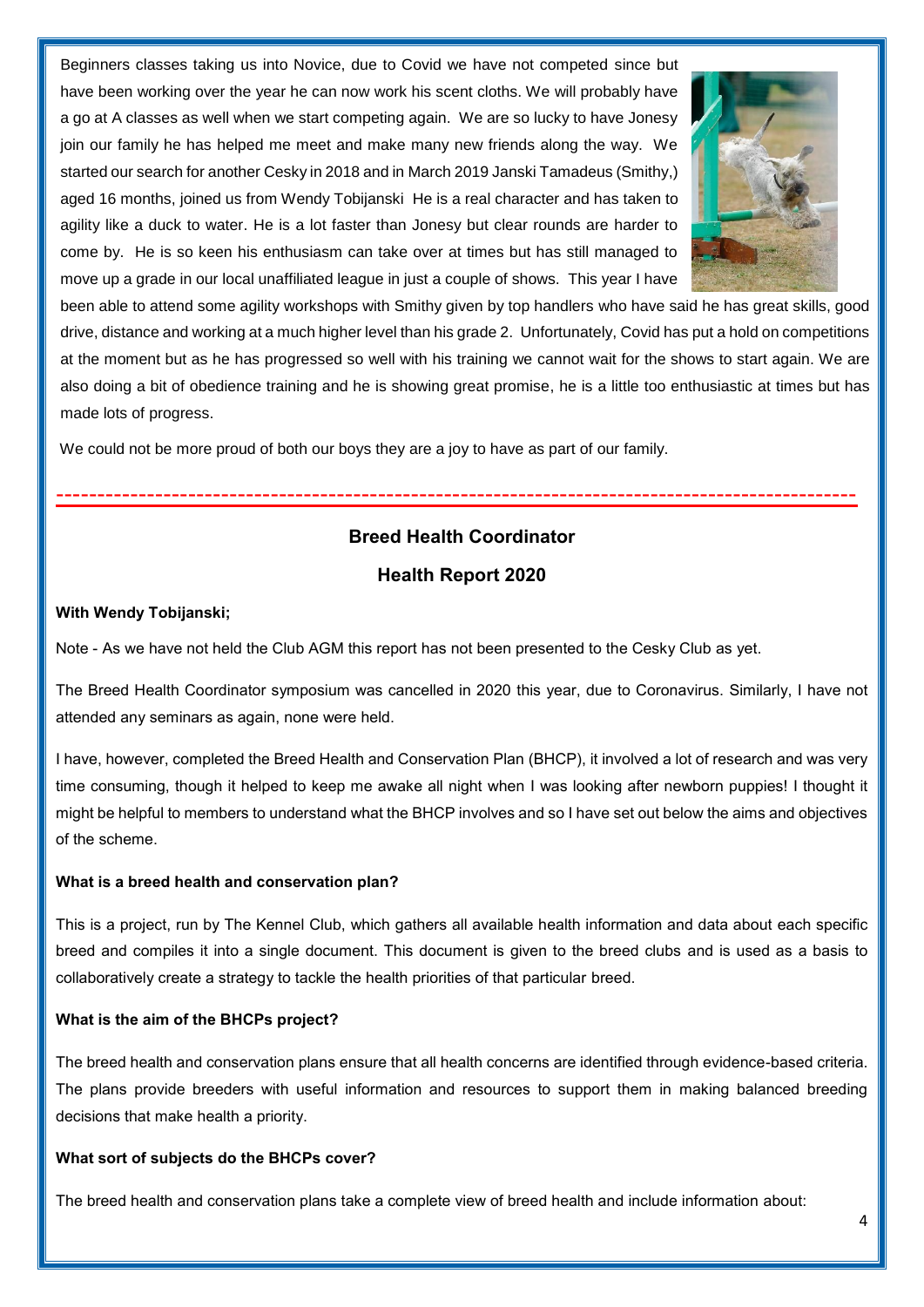- known inherited conditions
- complex conditions (i.e. those involving many genes and environmental effects such as nutrition or exercise levels, e.g. hip dysplasia)
- conformational concerns
- population genetics

# **What information is used to create a BHCP?**

Sources of evidence and data being used include:

- Scientific publications and VetCompass findings
- Agria insurance data
- Breed Watch data
- Data from BVA/KC health schemes and other breed health schemes
- The Kennel Club's 2004 and 2014 purebred dog health surveys
- Breed-specific health surveys conducted by The Kennel Club and the breed clubs themselves

This information is brought together to indicate the most significant health conditions in each breed, in terms of prevalence and impact.

# **Are the BHCPs a collaborative project?**

The project involves collaboration across a broad spectrum of stakeholders. Breed health co-ordinators are central to the identification and prioritisation of health concerns, but we will also draw on the knowledge and experience of breeders within the breed club communities and the veterinary and research community.

#### **What information is provided in the BHCPs?**

- At the end of the first stage of each breed's BHCP, a document that sets out all of the available health evidence is presented to the breed clubs.
- The second stage involves discussions between the breed clubs and The Kennel Club to decide on the breeds' main health concerns.
- The third stage of the project provides clear advice to breeders and breed clubs as to how the health of the breed can be improved.

I have received reports of Ceskys having health problems and some sadly dying and I continue to add this health information to my records. It is always helpful to receive this information as it means we can notice any emerging problems quickly. I am always happy to help with and health problems your dogs may have.

Please continue to send any information to me.

I hope you all have a happy and healthy 2021.

**Wendy Tobijanski**

**Breed Health Coordinator**

**[janskiceskys@btinternet.com](mailto:janskiceskys@btinternet.com)**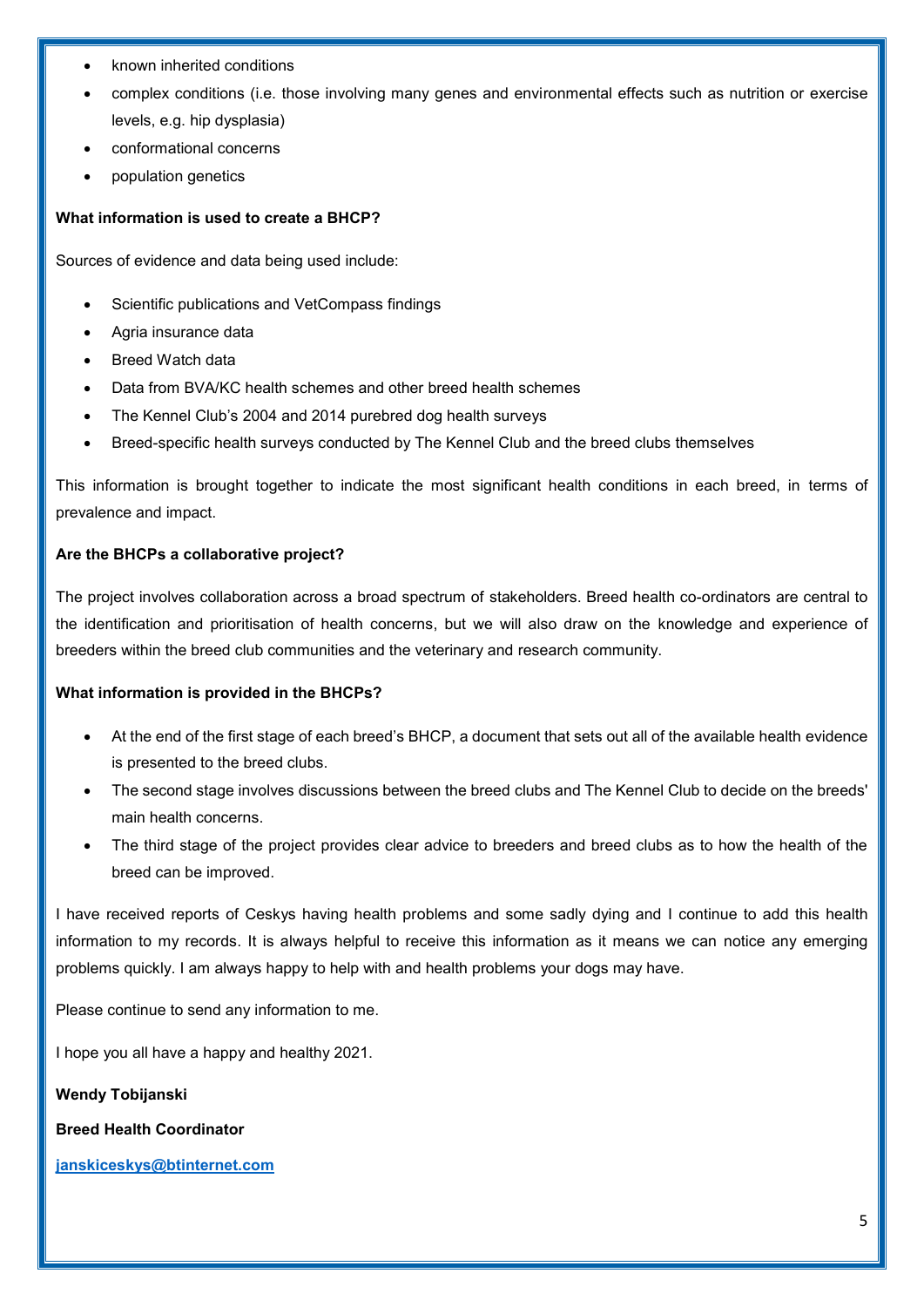# **Health Focus - Pyometra**

**\_\_\_\_\_\_\_\_\_\_\_\_\_\_\_\_\_\_\_\_\_\_\_\_\_\_\_\_\_\_\_\_\_\_\_\_\_\_\_\_\_\_\_\_\_\_\_\_\_\_\_\_\_\_\_\_\_\_**

### **What is canine pyometra?**

Canine pyometra is a common and life-threatening condition, which affects un-neutered female dogs.

The word pyometra means a uterus full of pus, which accurately describes the condition; however, the condition does not start by bacteria infecting the uterus but instead is driven by hormonal changes. The most common time for pyometra to be diagnosed is around 1-3 months after a dog has been in season.

#### **What causes canine pyometra?**

Hormonal changes in a dog cause the glands in the uterus to increase. These glands produce a secretion, which is an excellent material for bacteria to grow and forms a large quantity of pus. Toxins from the pus can be absorbed into the bloodstream which makes the pet very unwell. If left untreated pyometra can be fatal.

Vets will sometimes classify pyometra into two types; an open form, where pus discharges from the uterus into the vagina, and a closed form, where there is no discharge and causes the uterus to get larger and larger as more pus accumulates. Both forms require urgent attention, but the closed form can be a serious emergency procedure and requires urgent surgery to avoid a risk of the uterus rupturing.

#### **What are the signs of pyometra in dogs?**

Dogs with pyometra will often stop eating or eat less; they may also drink less, causing them to become dehydrated. Vomiting is also a common sign, which can make the dehydration worse. A dog may also look bloated with a distended stomach. If the dog has an open pyometra, then there may be a visible white or brown discharge visible from the vulva. Vets will be able to confirm the diagnosis by performing an ultrasound scan of the abdomen.

#### **How is pyometra treated?**

Some dogs with pyometra will be very unwell, others may just be 'off colour'. The first step of treatment is to stabilise the dog and help the body systems by correcting problems such as dehydration with an intravenous drip. The vet will also usually perform a blood test to see whether the toxins absorbed have affected the kidneys, and also to check for anaemia, levels of white blood cells and how body systems are functioning.

Surgery is usually recommended for the treatment of pyometra. During this procedure, an ovariohysterectomy is performed which removes the ovaries and uterus, and also the source of the pus. This is the most effective treatment and most dogs improve very rapidly after the surgery, although some may require further support in the veterinary surgery to nurse them back to health. Although it is rare, toxins from pyometra may have caused so much damage to the body systems that the dog continues to have problems after surgery.

Medical treatment is sometimes also prescribed for pyometra, where injections of aglepristone are given at regular intervals to change hormones, to try and encourage the body to remove the pus from the uterus. Medical treatment is usually used only in patients where surgery is not advisable, such as when a patient is too unwell to undergo an anaesthetic. However, surgery is considered a more successful treatment which also removes the chance of pyometra reoccurring.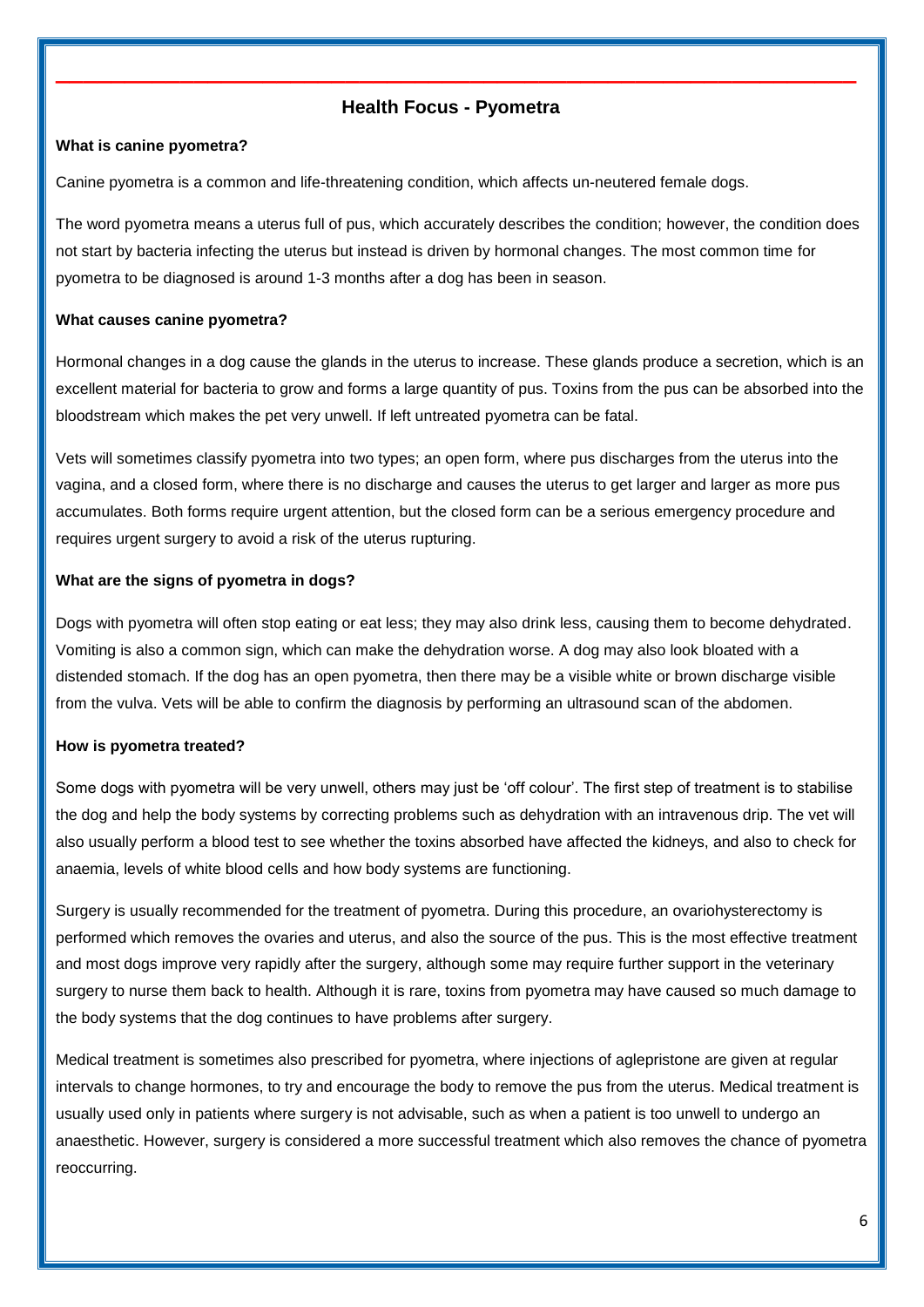# **Breeder Focus - Komidion**

#### **With Sue Fewings**

I started my showing journey with Giant and Miniature Schnauzers. We had visited the All Winners show in Amsterdam, about 40 years ago and this is where we first met the Cesky Terrier. Having met them, we decided that we would look into acquiring one ourselves. We knew that we would have to wait until one of our Giant Schnauzers passed as she would not accept an adult in to the home. At that time, the Czech Republic was not in the EU so imprting a dog was more challenging. The years passed and motherhood came to me. Then we saw that someone had imported Cesky Terriers, and we finally tracked them down at a Championship show.

We booked a puppy from Sheila Atter and Griff, from the Ridley B litter came home with us. Later, we were lucky to collect Ridley Charlotte from Shelia, and she became my foundation bitch.

We Imported Kvito Twister, he had to go through quarantine and I visited him almost every day. He was used at stud and produced some



beautiful pups. I feel he improved the quality of type in this country.

\_\_\_\_\_\_\_\_\_\_\_\_\_\_\_\_\_\_\_\_\_\_\_\_\_\_\_\_\_\_\_\_\_\_\_\_\_\_



Both Steve and I are founder members of the Cesky Terrier Club, and have served as Secretary to our club.

The first year of our breed at Crufts we were delighted that Komidion Bohemian Bliss won Best of Breed, and was short-listed in the group.

The following year it was Twisters time to shine. A few years later, their son, Komidion Fanfare Dajaces won Best of Breed. I was also delighted when we exported a Puppy to Gabi in the Czech Republic, where she won Best Puppy and best in Show at the Czech Cesky Terrier Club Champ Show.

As a breeder, I get as much of a thrill when other people win with dogs we have bred as I do when we handle them ourselves!